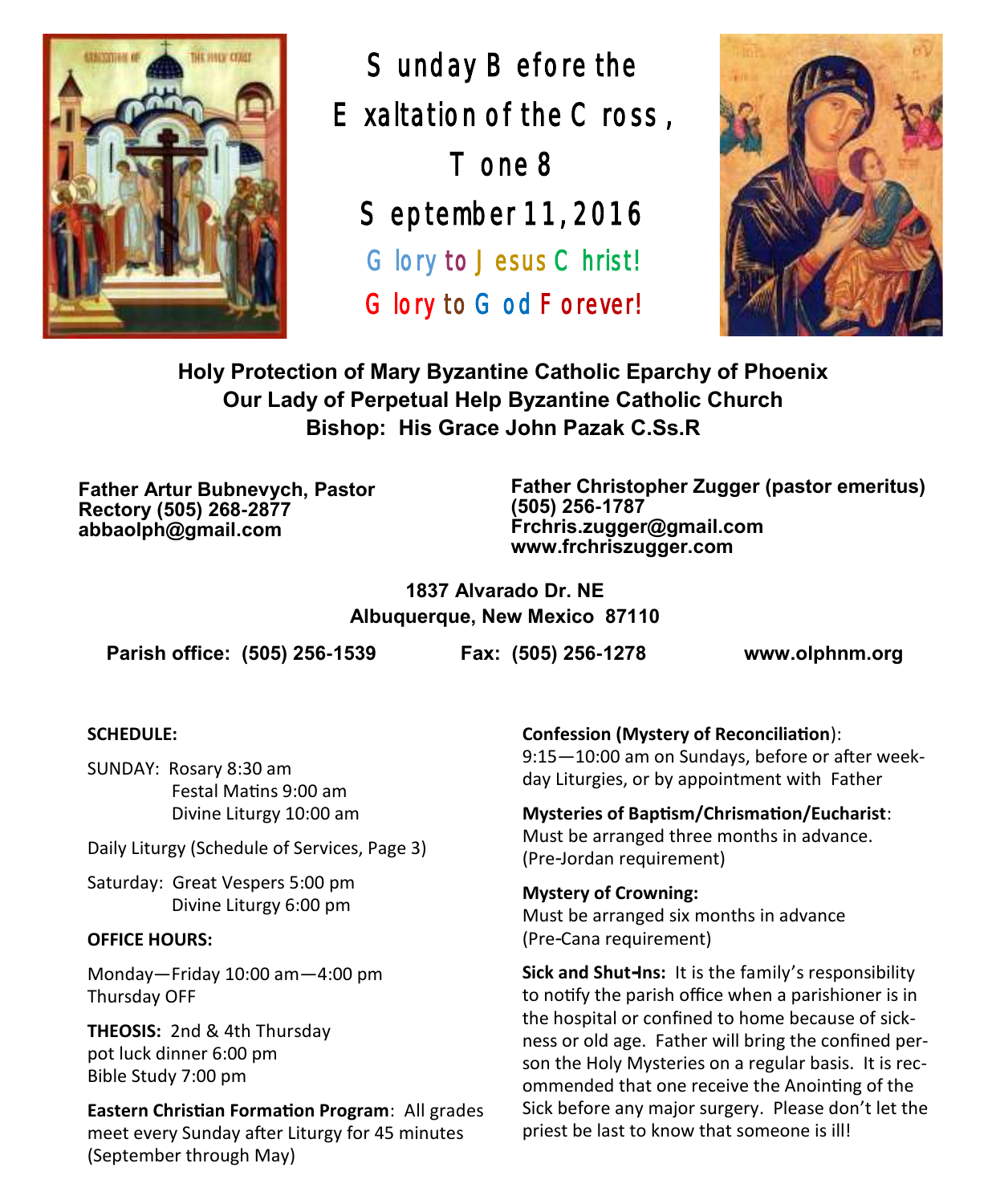**Welcome to our Church! If you are looking for a spiritual home, contact Father Artur or the office staff for more information. God bless you.**

| <b>Today</b>                                                         |                                                                                                                                                         | Epistle: Galatians 6:11-18; Gospel: John 3:13-17                                                                                                              |  |  |  |
|----------------------------------------------------------------------|---------------------------------------------------------------------------------------------------------------------------------------------------------|---------------------------------------------------------------------------------------------------------------------------------------------------------------|--|--|--|
| Eternal Lamp: for 8:30 am<br>All who died on<br>9/11 by<br>Svenssons | $9:00$ am<br>10:00 am                                                                                                                                   | Rosary<br>Matins/Confessions<br>Divine Liturgy for Parishioners, Benefactors & Friends<br>Panachida for all who died on 9/11                                  |  |  |  |
| <b>September 12</b><br><b>Monday</b>                                 | <b>Autonomous Bishop-Martyr</b><br>Epistle: Ephesians 4:25-32; Gospel: Mark 10:46-52                                                                    |                                                                                                                                                               |  |  |  |
|                                                                      | $9:00 \text{ am}$<br>10:30 am<br>6:00 pm                                                                                                                | Divine Liturgy; Health of Constance DeLap by DeLaps<br>Senior Shut-ins Outreach<br>Advisory Board Meeting in conference room<br>Explorers meeting in the hall |  |  |  |
| <b>September 13</b><br><b>Tuesday</b>                                | Dedication of the Church of the Resurrection<br>Epistle: Ephesians 2:19-3:7; Gospel: mark 10:46-52                                                      |                                                                                                                                                               |  |  |  |
|                                                                      | $6:00 \text{ pm}$                                                                                                                                       | Vesper Divine Liturgy/Veneration of Cross/Blessing of Litija<br>Blessing on Tessa Pettit by Pam Pettit                                                        |  |  |  |
| September 14<br>Wednesday                                            | CAFÉ at UNM<br>6:15 pm<br><b>Exaltation of the Holy Cross/Solemn Holy Day</b><br>Epistle: 1 Corinthians 1:18-24; Gospel: John 19:6-11.13-21.25-27.30-35 |                                                                                                                                                               |  |  |  |
|                                                                      | $9:00$ am                                                                                                                                               | Divine Liturgy/Veneration of Cross/Myrovanije;                                                                                                                |  |  |  |
|                                                                      | 5:30 pm                                                                                                                                                 | for Parish family, benefactors and friends<br><b>OLPH Devotions</b>                                                                                           |  |  |  |
| <b>September 15</b><br><b>Thursday</b>                               | Nicetas Great-Martyr/Post festive of Exaltation of the Cross<br>Epistle: Ephesians 5:33-6:9; Gospel: Mark 11:27-3                                       |                                                                                                                                                               |  |  |  |
| September 16<br><b>Friday</b>                                        | <b>Euphemia Great-Martyr/Post festive of Exaltation of the Cross</b><br>Epistle: Ephesians 6:18-24; Gospel: Mark 12:1-12                                |                                                                                                                                                               |  |  |  |
|                                                                      | 10:00 am                                                                                                                                                | Funeral Service for +Anne Marie Simms at the Gate of Heaven                                                                                                   |  |  |  |
|                                                                      | $6:00 \text{ pm}$                                                                                                                                       | Cemetery<br>+Juanita Kocik by Rebecca Ungaro                                                                                                                  |  |  |  |
| September 17<br><b>Saturday</b>                                      | <b>Saturday After the Exaltation of the Cross</b><br>Epistle: 1 Corinthians 1:26-29; Gospel: John 8:21-30                                               |                                                                                                                                                               |  |  |  |
|                                                                      | $9:30$ am                                                                                                                                               | Shut-ins out reach visit to Threima Leech                                                                                                                     |  |  |  |
| <b>September 18</b><br><b>Sunday</b>                                 | <b>Sunday After the Exaltation of the Cross</b><br>Epistle: Galatians 2:6-20; Gospel: Mark 8:34-9:1                                                     |                                                                                                                                                               |  |  |  |
|                                                                      | 5:00 pm<br>6:00 pm                                                                                                                                      | <b>Great Vespers</b><br>+Keenan Alan by Jilek Family                                                                                                          |  |  |  |
| Catechetical<br>Sunday                                               | 8:30 am<br>$9:00$ am<br>10:00 am                                                                                                                        | Rosary<br><b>Festive Matins/Confessions</b><br>Divine Liturgy for Parishioners, Benefactors & Friends /Blessing of<br><b>ECF teachers and students</b>        |  |  |  |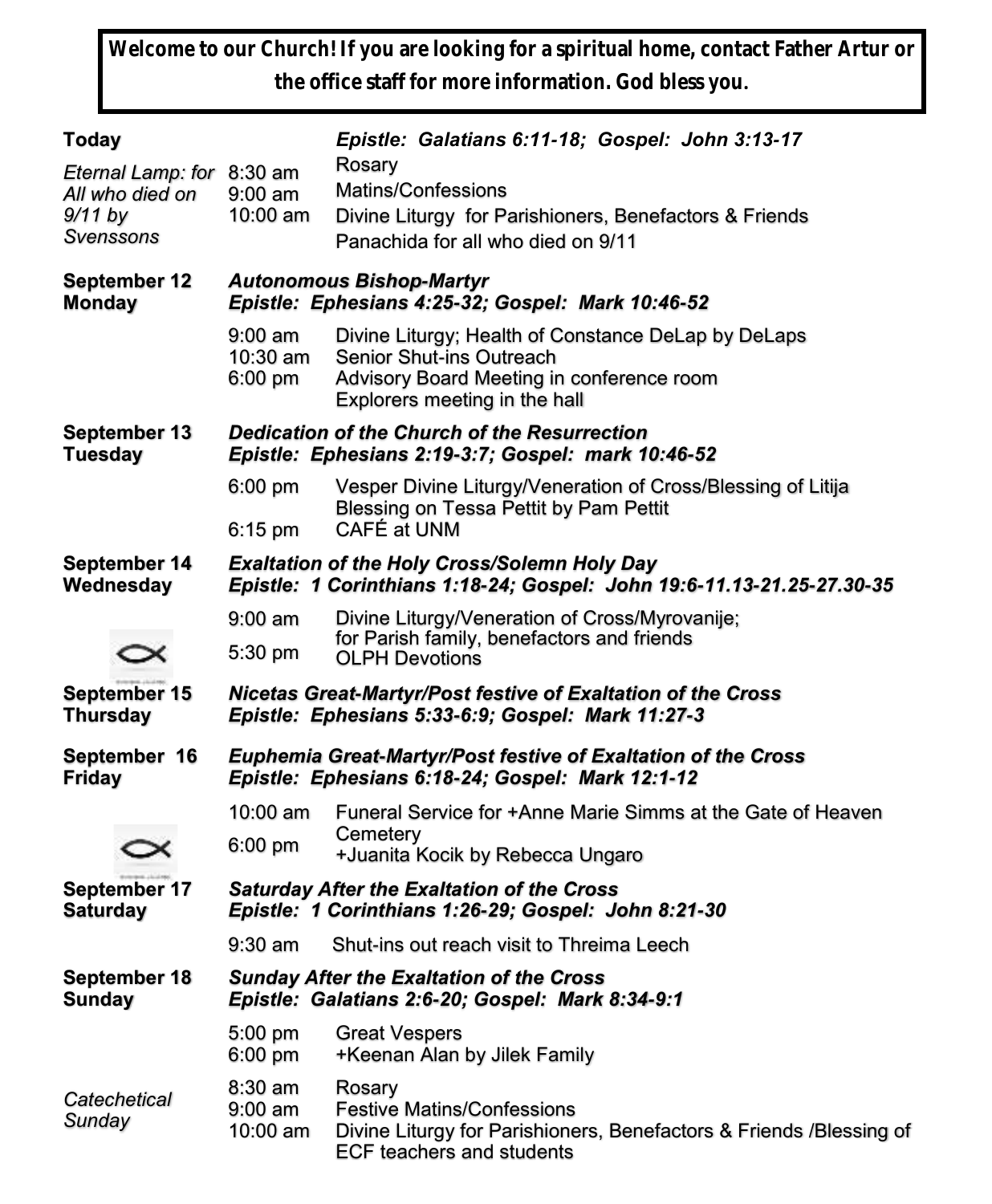Physician and Help of Those in sickness, Redeemer and Savior of the infirm; O Master and Lord of all, grant healing to your servants. Be clement, show mercy to those who have sinned much, and deliver them, O Christ, from their Iniquities, that they may glorify Your might divine

Sharif Rabadi Stephen Horner Katrina Anderson Abraham Haddad Jenny Ford Threima Leech Priscilla Hughes Steve Jakymiw Lillian Murphy Marilyn Fore Demetrius Yackanich Sven & Barbara Svensson Jean Pesce Keith Romero

Fr. Julian Gnall Henry Zugger John & Margie Disque Phillip Fall Laura Dominquez Olga Bodnar Frances Brannan J ohn Deflice Mary Ann Kosty Jordan Smith Maggie Batsel Henry Burnette

William Frank Joseph Koetter Mary Nell Preisler Mike Harahuc Robert Zadel Jack & Lorraine Hubbell Quintin Santmaria & Family Heather Mattax Larry Bennett Paola Terlaza Ruth Sousa Michelle O'Brien

Prayers in honor of and to the Blessed Virgin are a powerful weapon against sin, and for healing. If you recite the Rosary at home, please offer these intentions, and join us on Sunday at 8:30 am. Those who recite the Akathist to the Mother of God or the Rosary receive a partial indulgence when they do so in private, plenary indulgence when they do so as a group

## **Intentions of the Rosary**

1st Decade: Help for persecuted Catholics, especially in communist and Islamic states

2nd Decade: Spiritual and physical growth of our parish and the Byzantine Catholic Church

3rd Decade: Increase in vocations to priesthood, diaconate, and consecrated life to serve the Byzantine Catholic Church 4th Decade: Repose of the souls who have no one praying for them

5th Decade: Healing of the sick in body, mind and soul



Vocation Icon Today: Donlin Next Sunday: Riley

### **Holy Father's Intentions for September**

**Universal: Centrality of the Human Person.** That each may contribute to the common good and to the building of a society that places the human person at the center.

**Evangelization: Mission to Evangelize**. That by participating in the Sacraments and meditating on Scripture, Christians may become more aware of their mission to evangelize.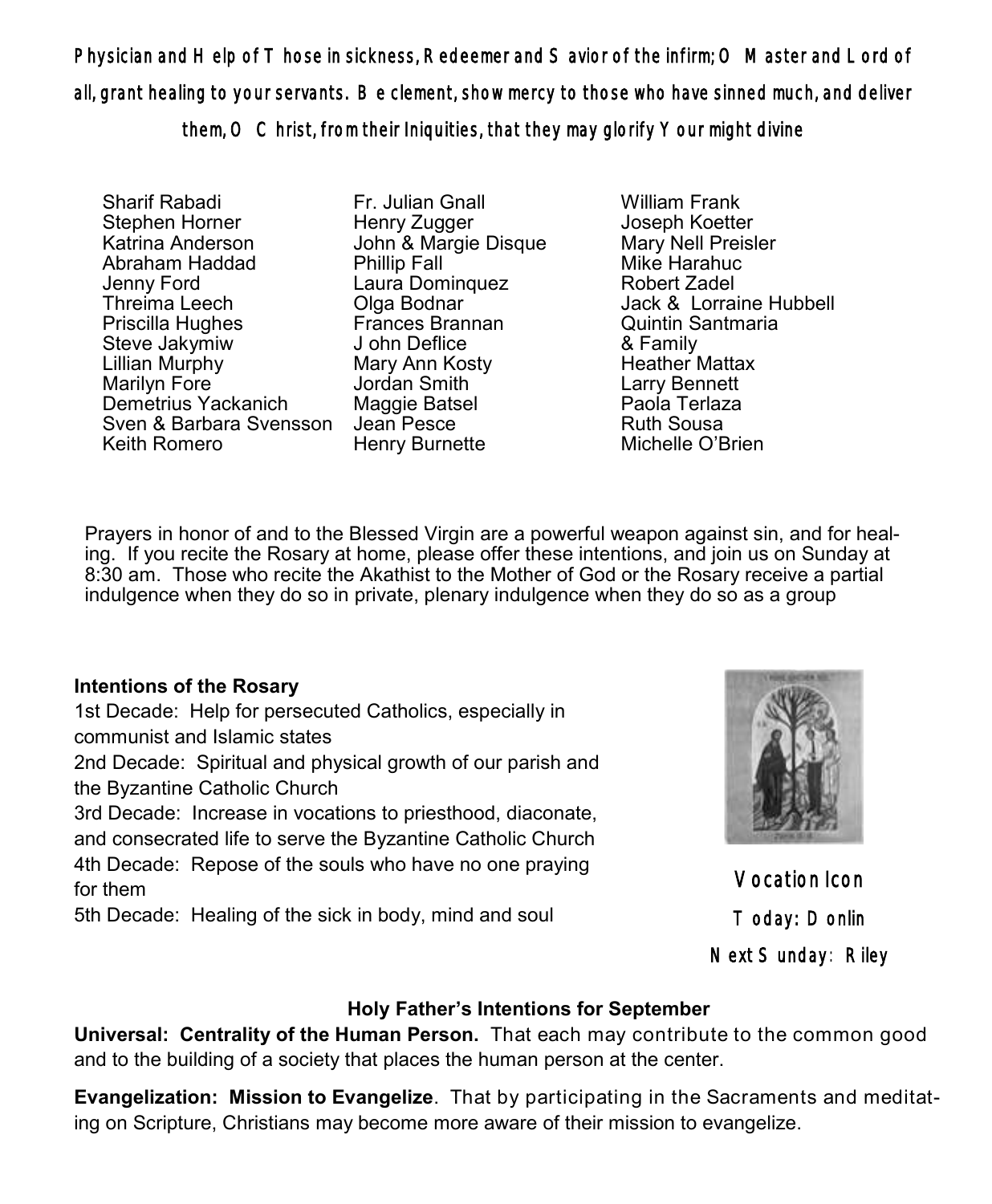**Project Defending Life is starting once again 40 Day for Life this Fall 2016** From September 28 through November 6, you are invited to join other Christians from 40 Days for Life - 40 days of prayer and fasting for an end to abortion. YOU are also invited to stand and peacefully prey during a 40-day vigil in the public right-of-way outside Planned Parenthood, 701 San Mateo NE, and also to help spread the word about this important community outreach. **OUR PARISH FAMILY IS SCHEDULED TO PRAY AND WITNESS THE CULTURE OF LIFE IN FRONT OF PLANNED PARENHOOD ON FIRDAY SEP-TEMBER 30TH AND FRIDAY NOVEMBER 4TH.** If you

would like more information - and especially if you would like to volunteer to help, please contact: Project Defending Life at 505-266- 4100 or see [www.defendinglife.org T](http://www.defendinglife.org)HANK YOU!!!

**Fr. Chris** is unable to come into the church and offices until this renovation process is complete, as the various chemicals trigger asthma attacks that last a couple days. All appointments will meet at the Blanchette House.

Thank you for your understanding and prayers.

**FUNERAL ARRANGEMENTS:** +Anne Marie Simms, mother of our beloved parishioner Brent Dodson-Sands fell asleep in the Lord on Thursday, July 21. Funeral with Internment will be served on Friday September 16th at 10am at Gate of Heaven Cemetery in ABQ.

May God grant His Handmaid Anne Marie blessed repose and remember her forever!

**!!!Attention ECF teachers and students!!!** Next Sunday an important event will take place in our parish: the beginning of the new Catechetical year 2016/2017. To welcome our new and returning students and bless our teachers, special prayers and blessings will be included during the Divine Liturgy All instructors and students are asked to be present. Thank you.

**Tomorrow the Sangre de Cristo Explorers** have their first Youth meeting! Youth 6 and above (younger with permission) are invited to attend this meeting to try the program and see if it is a good fit. This Traditional Catholic Scouting program is for both boys and girls but is separated by gender. Finally, a Catholic program of this type that even our daughters can join without compromising the faith! Please come tomorrow from 6-8pm at OLPH.

We will continue to meet every 2nd and 4th Monday of the month. Come in play shoes, tan or navy T-shirts and shorts if you have any, and ready to have fun!

| <b>DATE</b> | <b>READER</b> | <b>TROJCA</b>                                   | <b>GREETER</b>  | <b>COUNTER</b>         | <b>HOST</b>                   |
|-------------|---------------|-------------------------------------------------|-----------------|------------------------|-------------------------------|
|             |               | Sept. 18 Brook Jilek Delilah Chavez Eva Schuler |                 |                        | Michael Wells Dorothy, Rafael |
|             |               |                                                 | Miles Gloetzner | Miles Gloetzner & Noel |                               |

## **Barbara's Hall Report**

Thanks to Thomas Donlin for bringing a birthday cake for his Mom, Carol! He kept Mr. Nobody away on Labor Day weekend. Happy 50th Birthday, Carol, and may God grant you many more blessed years!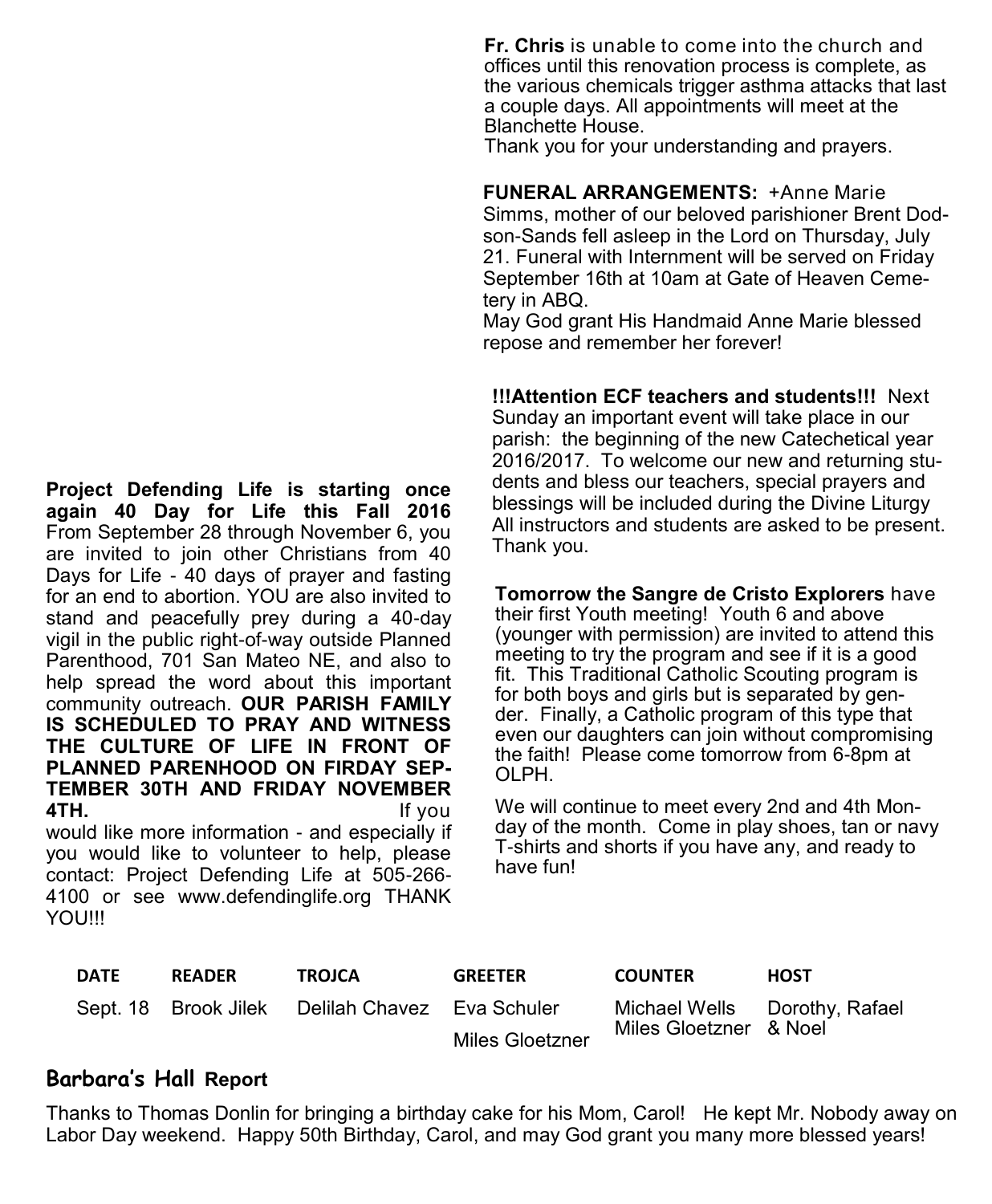# **Coming Events—Mark Your Calendars Now**

| Tuesdays                             | 6:15 pm CAFÉ meeting at UNM                                                           |
|--------------------------------------|---------------------------------------------------------------------------------------|
| September 22<br>Thursday             | 6:00 pm Pot luck dinner; 7:00 pm THEOSIS Bible Study                                  |
| September 23, 24<br>Friday, Saturday | Women's Spiritual Enrichment Weekend at the Norbertine Retreat Center                 |
| September 26<br>Monday               | 10:30 am Senior Shut-ins Outreach                                                     |
| September 30<br>Friday               | 8-10 am 40 Days for Life/OLPH Day of Prayer in front of abortion clinic               |
| September 30<br>Friday               | 6:00 pm Vigil Divine Liturgy for the feast of the Holy Protection/ Blessing of Litija |

**DISCOVER GOD'S GAME PLAN MEN 18-35 INVITED TO WEEKEND RE-TREAT AT SEMINARY 14 - 16 OCTOBER 2016** To be a priest ... don't you

have to give up everything - your family, your friends, the things you enjoy? Don't you have to be super holy, super smart, or somehow "different?" "Come and see" if this is the case! The Byzantine Catholic Seminary of Saints Cyril and Methodius is hosting a "Come and See" weekend for men ages 18 to 35 who may be considering a vocation to the priesthood in the Byzantine Catholic Church. The event runs from Friday evening, 14 October through Sunday afternoon, 16 October 2016 at the Seminary (3605 Perrysville Avenue) in Pittsburgh, Pennsylvania. The weekend retreat is free of charge and will include sharing liturgical services and meals with the Seminary community, an introduction to the Seminary formation program, a tour of the Seminary, gatherings with the Seminarians, talks, and a panel discussion.

The retreat is conducted in a "no pressure, no hard-sell" environment. The atmosphere is prayerful, positive, and fraternal. Any man seeking further information or wishing to register for this "Come and See" retreat of discovery is encouraged to contact his vocation director and use the online registration at [www.bcs.edu.](http://www.bcs.edu)  Deadline for registrations is the 29th of September.

**On Friday, Sept. 16, OASIS** organization hosts an open house at its office and auditorium, 9 am to 11:30 AM at 3301 Menaul Blvd NE, Suite 18, just west of American Furniture store. Presenters will be there, along with OASIS staff, and you can visit and ask questions about the many educational and social opportunities which they provide to people 50 and up. Father Chris will have a table also. You can find more information by contacting them at 884-4529 or writing to oasisabq@oasisnet.org.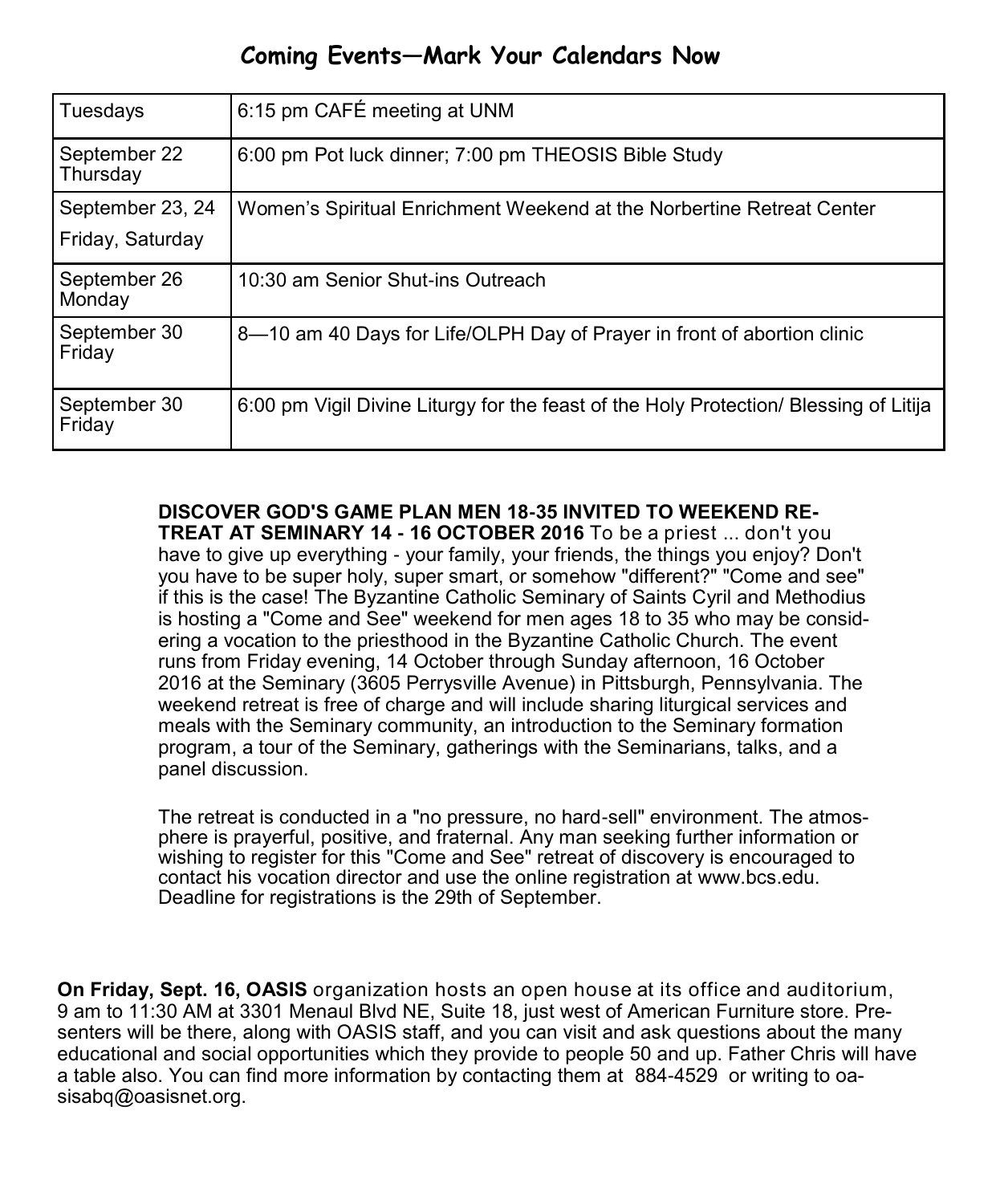#### **Communion with God**  *Statement of the Eastern Catholic Eparchial Directors of Religious Education for Catechetical Sunday 2016.*  Who do you say that I am? (Matthew 16:15)

We are well aware of the Apostle Peter's faith-filled response, "You are the Christ, the Son of the living God" *Matthew 16:16*. For us to respond in a corresponding faith, the words of the Lord must be directed to us as the expression of a vibrant living experience, as the fruit of the gift of the Father, "Blessed are you, Simon, son of Jonah! No mere man has revealed this to you, but my heavenly Father" *Matthew 16:17*, so each of us must let himself/herself be moved personally by the serious question "And who do you say that I am, you who hear me spoken of, answer me! What do I really mean for you?"

Peter's divine inspiration and response of faith came after a long period of living close to Jesus, hearing His words and observing His life and ministry. If we are serious about making a more conscious and meaningful profession of faith in Christ, we must, like Peter, listen attentively and carefully. We must follow in the school of the first disciples who became His witnesses and our teachers. At the same time we must accept the experience and testimony of no less than twenty plus centuries of history marked by the Master's question and enriched by the immense chorus of responses of the faithful of all times and places.

Jesus, questioned about His identity shows the pedagogical shrewdness of one who does not trust hasty responses, but desires an answer matured over a period, even sometimes lengthy days of reflection coupled with prayer, in the attentive and intense hearing of the truth of the Christian faith as professed and practiced and lived in His mystical Body, the Church.

As Catechists, the desire to help everyone discover Jesus, urges us to carry out the demanding and moving task to present the compelling figure of Jesus Christ to communicants of the Church and to every person of good will. Thus we throw "open the doors to Christ" in our lives so that the primary and essential object of catechesis is attaining to the mystery of Christ in our lives as much as it is humanly possible. Catechesis is a way to lead interested persons to study this mystery in all its dimension, to reveal in the person of Christ the whole of God's eternal design reaching fulfillment in the second Person because only He can lead us to the love of the eternal Father in the Holy Spirit and make us share in the life of the Holy Trinity for which purpose humanity was initially created.

We are compelled to consider four central points regarding the identity and mission of Jesus:

- Jesus in His historical reality and in His transcendent Messianic character, the Son of Abraham, Son of Man and Son of God;
- Jesus in His identity as true God and true man, in communion with the Father and animated by the power of the Holy Spirit as He is presented to us in the gospel narratives;
- Jesus as seen by the eyes of the inspired and glorious Church which, with the assistance of the Holy Spirit, has investigated and elucidated the data of Revelation by granting us, especially in the teachings of ecumenical councils, precise formulation of faith in Jesus Christ.

Finally, Jesus in His life and works, in His redemptive passion and in His final and all- encompassing glorification; in our midst and within us, in history and in His Body, the Church until the end of the world. "And know that I am with you always, until the end of the world" *Matthew 28: 20*.

### **Statements on Catechesis by the USCCB**

"The Church continues to sow the Gospel in God's field" (GDC, no. 16). The soil of culture into which the seeds of faith are planted today is far different from the culture that existed when the first Catechetical Sunday was celebrated. For us in the United States, our culture offers significant challenges that influence how the Gospel is proclaimed. We live in an increasingly secular and materialistic society, which is often at odds with our Christian messages and values. The disintegration of the community and social structures that once supported religious faith and encouraged family life have been replaced by a media-and technology-driven culture that makes catechesis especially difficult. Religious instruction and catechesis compete against entertainment and sport for time in people's busy lives…"

"Catechists today face the difficult task of proclaiming the good news of Christ Jesus in such a way that it will be heard, accepted, and authentically understood in this culture. They must reach out to those who are unevangelized, as well as work with the large numbers of people today who have not been fully catechized. We write to offer our support to those involved in this challenging ministry." (Excerpts from the USCCB letter on catechesis)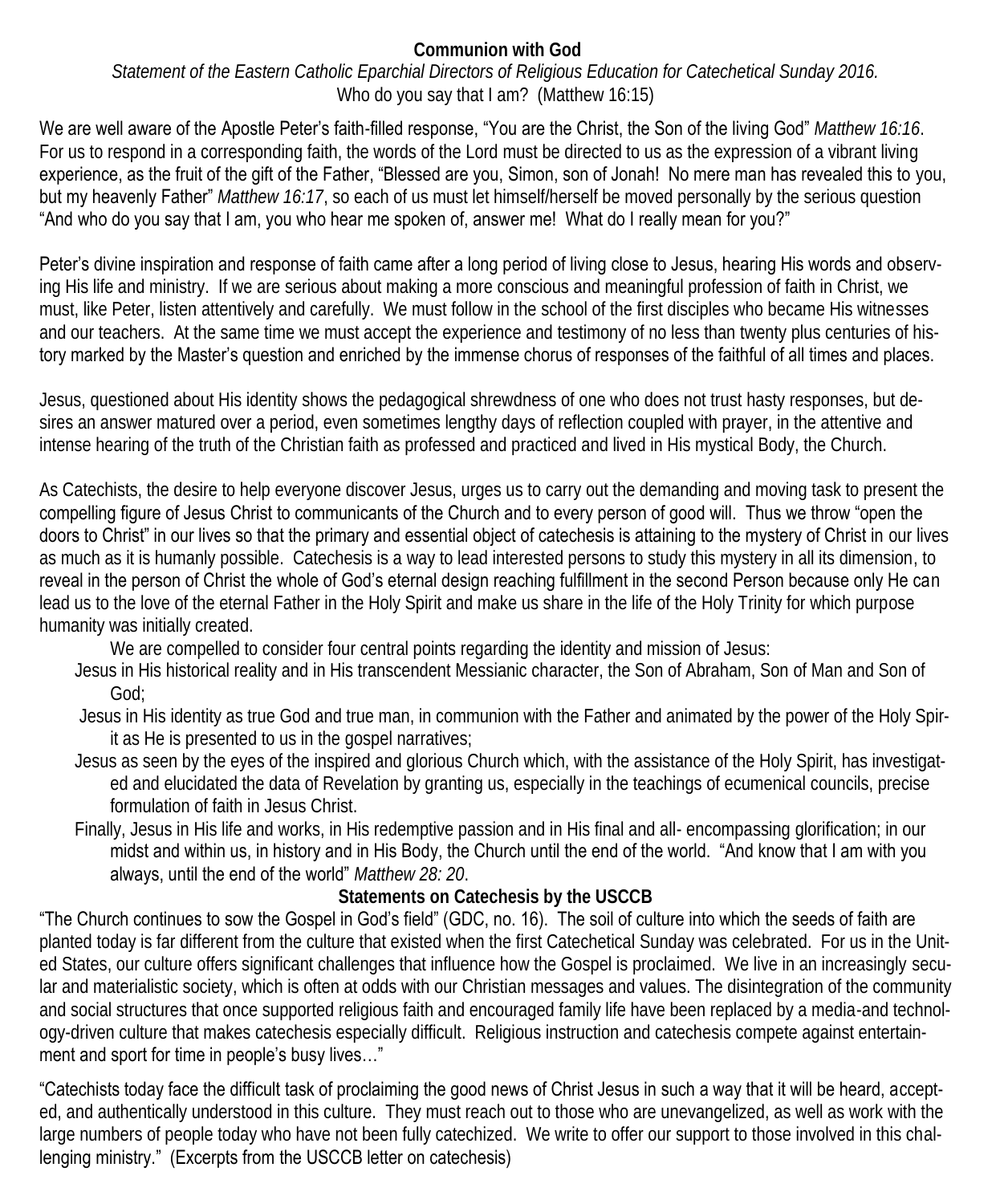# EXALTATION OF THE HOLY CROSS

This feast is the finding of the [Cross](http://orthodoxwiki.org/Cross) by the Empress [Helen](http://orthodoxwiki.org/Helen) (the mother of St. [Constantine the Great\)](http://orthodoxwiki.org/Constantine_the_Great) in Jerusalem in 326 AD, the place where [Christ](http://orthodoxwiki.org/Jesus_Christ) was crucified. Emperor Hadrian had buried Jerusalem after the city was destroyed in 70 AD, and covered the Jewish and Christian sites with pagan temples. As a result, believers had continued to make discreet visits to the remnants of the holy places marked by those temples, and when Helen came there searching for relics, it was a matter of digging down to the level of first-century Jerusalem and those sites.

But the pit where the Cross was kept had other wood in it, so the True Cross was found by having it venerated by the sick, and finally by placing a dead body on it: the dead man came to life — thus the name the "Life-Giving" Cross, which gives life not only to that man, but to each person who believes in the sacrifice of Christ on the Cross and His all-glorious three day Resurrection. **When the true Cross was identified, it was lifted on high for all the people to see, who then continually sang** *Kyrie eleison***, a practice which we repeat in Matins and the Divine Liturgy of the feast.**

#### *Worship services of the Feast of the Exaltation*

During the Vigil, a cross is placed on the Holy Table/ altar where it reposes during the Vigil. This cross is placed on a tray that has been decorated with fresh basil leaves and red flowers. The cross reposes on the "High Place" of the Holy Table, where the Gospel Book would normally be. Basil is used because this plant's name means "king" and Jesus is our true king, and because it is associated with Mount Calvary, where our Lord was crucified.

At Matins, the transfer of the Cross takes place. After the Great Doxology the priest brings the Cross out of the sanctuary, led by candle-bearers and the deacon with incense. He sets the cross on the *tetrapod* which always stands in the center of Byzantine -Ruthenian churches as the choir sings.

The special "Exaltation" is then celebrated, echoing the one done in Jerusalem. This consists of the priest taking the cross in his hands and lifting it above his head. At the prayer sung by him or the deacon, the people sing "Lord, Have Mercy". As they sing, the priest slowly blesses the congregation, and then bows down to the ground and up again, lifting the cross on high. This process is repeated four more times to the four points of the compass.

Everyone bows during the singing of "We bow to Your Cross, O Lord" and stands up at the following verse "and we glorify Your holy resurrection" The cross will remain in the center of the temple throughout the octave and the faithful will venerate it whenever they enter or leave the church. Finally, on the leave-taking of the Feast, the priest and deacon will cense around the cross, there will be a final veneration of the cross, and then they will solemnly bring the cross back into the sanctuary through the Royal Doors.

Many churches are named in honor of this feast, the most important to our Church being the Cathedral of the Mukachevo Eparchy, the mother diocese of the Byzantine Catholic Metropolia of the United States (to which we belong), in the city of Uzhhorod. In this cathedral, a special reliquary with a sliver of the True Cross is exposed in a glass-enclosed box over the Royal Doors of the iconostas.